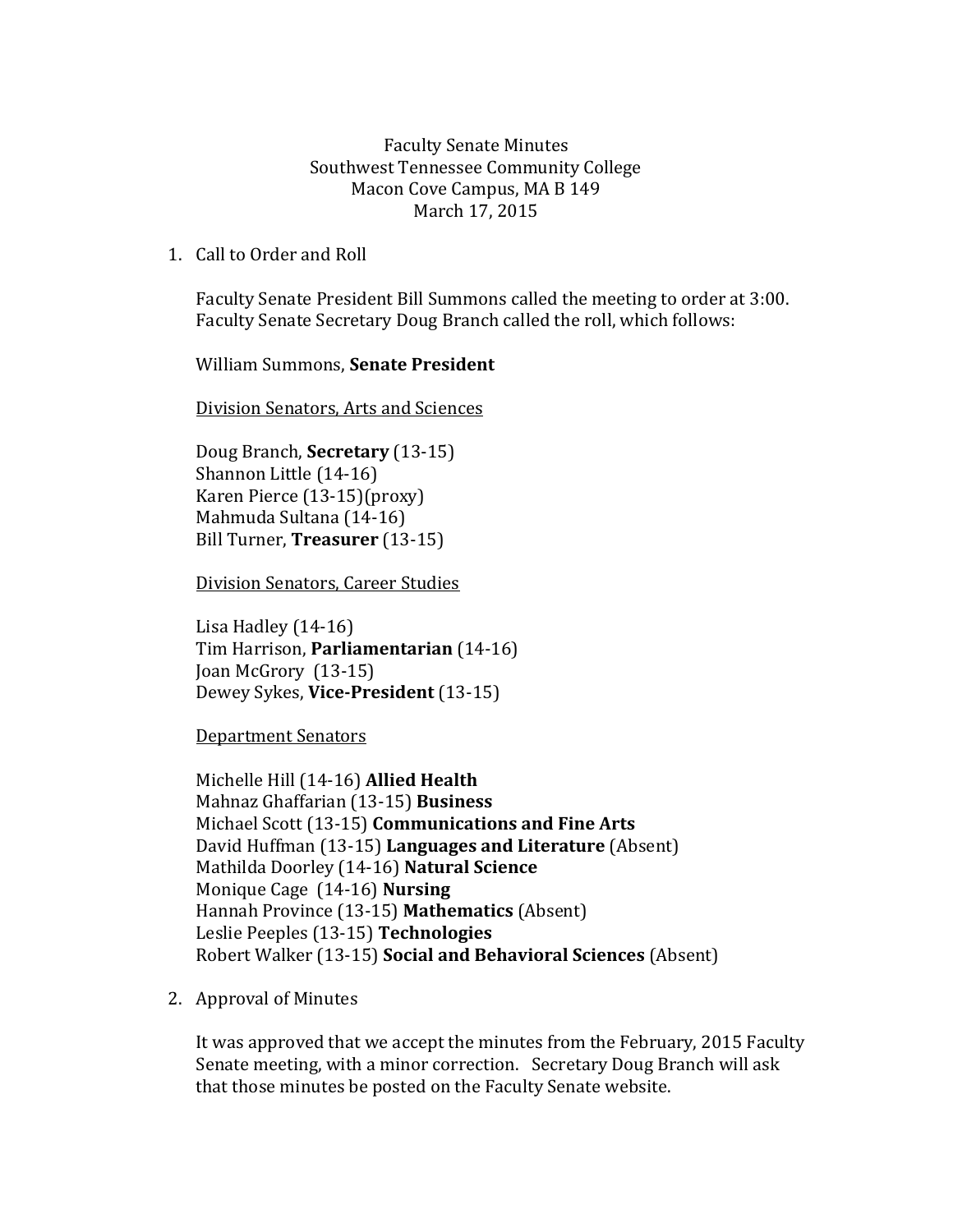- 3. Reports from Senate Officers and Senate Committees
	- A. Bill Summons, Senate President, discussed the TBR initiative to add three-year, "rolling" contracts to the roster of faculty contracts already available. Bill explained that the Faculty Subcouncil accepted the proposal to implement such contracts at the four-year level. Presidents of various colleges, however, amended the proposal to include two-year colleges without the Subcouncil's approval or knowledge. The president of Jackson State Community College later made public his intention to abolish new tenure track contracts with new hires being offered only these new three-year rolling contracts. The Jackson State Faculty Senate objected, formally, to the president's intentions. The Faculty Subcouncil will meet to discuss the matter, and Bill will update the Southwest Faculty Senate when there is news to report on this issue.
	- B. Bill also provided an update on the recent issue of an administrative grade change being made without the consent of the involved faculty member. Bill has spoken with all involved, including the administration; he expressed the Faculty Senate's concern and believes that the issue is resolved and that such grade changes will not happen in the future.

A discussion ensued. Shannon Little, Dewey Sykes, and Joan McGrory agreed to draft a formal resolution, to be presented at the next Senate meeting, having to do with department chairs' and other administrators' interference with grading. The resolution will also deal with larger issues of classroom management and faculty autonomy in the classroom.

It being generally agreed that the grade appeals process, as written, is unclear, it was moved and passed that the Senate make known to the Interim Provost Barbara Roseborough its desire to have significant faculty input in the writing of a new grade appeals process. Doug Branch agreed to ask Donald Thomas, Chair of the Grade Appeals Committee, to formally write to Barbara Roseborough expressing the Senate's conviction that the policy needs changing and that the Grade Appeals Committe should have a strong voice in making those changes.

C. Dewey Sykes, as chairman of the committee charged with administering faculty evaluations of administrators, reported that Dr. Essex does not wish there to be an open discussion of the results of senior administrator evaluations. Many on the Senate pointed out that this is problematic for many reasons, one being that administrators with negative items in their evaluations have no chance to defend themselves publicly.

It was moved and passed that the SEC would request of the administration that administrators evaluated by the recent instrument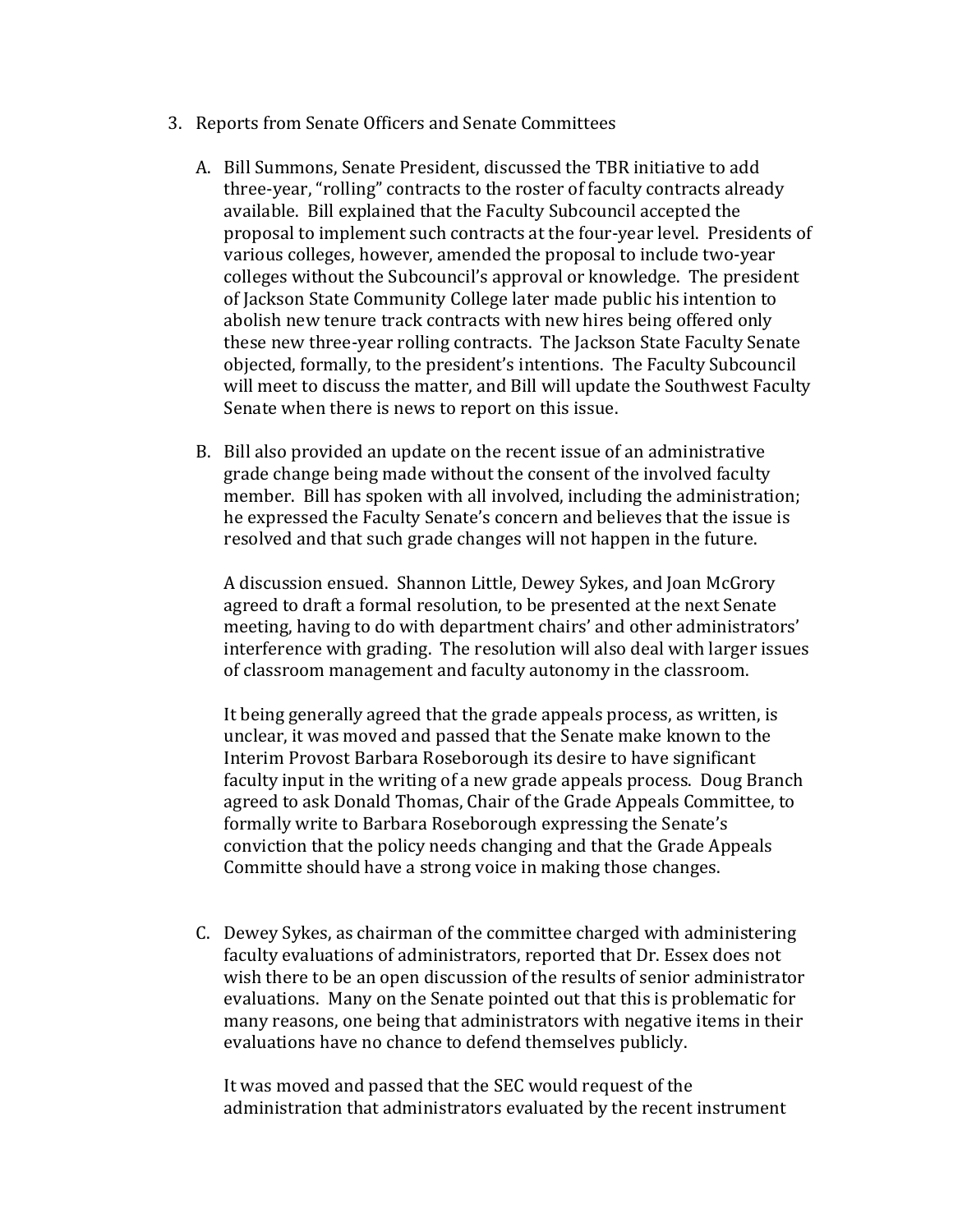provide written responses to particular items of concern by April 7. Those responses should be addressed to the Faculty Senate President.

- D. Dewey Sykes, Vice-President of the Faculty Senate, wished to report that the findings from the Huron Group, a consulting firm that evaluated Southwest as a working environment, has not yet made its findings public. Dewey agreed to contact Huron and ask when and how those results would be released to the faculty.
- E. Dewey began a discussion of IncludED, an operation under which students would pay for books at the same time that they pay for classes. Southwest has used IncludED, and there have been many problems. Dr. Essex has said that Southwest should no longer use this service. During the discussion of the pros and cons of the program, Lisa Hadley made an especially strong case for IncludED, when it is properly administered.
- F. Dewey announced the election results for the 2014-2015 Faculty Senate elections. Of the seats that were up for election, Leslie Peeples, David Huffman, Mahnaz Ghaffarian, and Michael Scott will be returning for new terms. Shantell Chism will be replacing Hannah Province as the Senator from Mathematics. Ed Reid will be replacing Robert Walker as the Senator from Social and Behavioral Sciences. Due to an error in the conducting of the elections, the results for Divisional Senators could not be announced but will be available before the next meeting.

Note: since the time of the meeting, the results of the election for Divisional Senators have been announced. Doug Branch and Bill Turner were re-elected as Arts and Sciences Senators. Joyce Johnson and MaLinda Wade were newly elected to serve from that division. Karen Pierce, who did not run for re-election, is stepping down. (A new seat was created for Arts and Sciences, increasing that division's representation to six members.) Joan McGrory and Dewey Sykes were reelected to represent Career Studies.

- G. Mathilda Doorley, of the Faculty Awards committee, asked that guidelines be written up by mid-May concerning whether recipients of faculty awards could be nominated by administrators or only by faculty.
- H. Having been asked by the Senate to prepare better-written guidelines for a proposed constitutional amendment concerning the selection of the Promotion and Tenure Committee, Doug Branch presented his committee's proposal. It generally having been agreed that the proposal needed to include additional information having to do with the selection of the Promotion and Tenure Appeals Committee, too, it was decided that Doug's committee should present the proposal again at a later meeting.